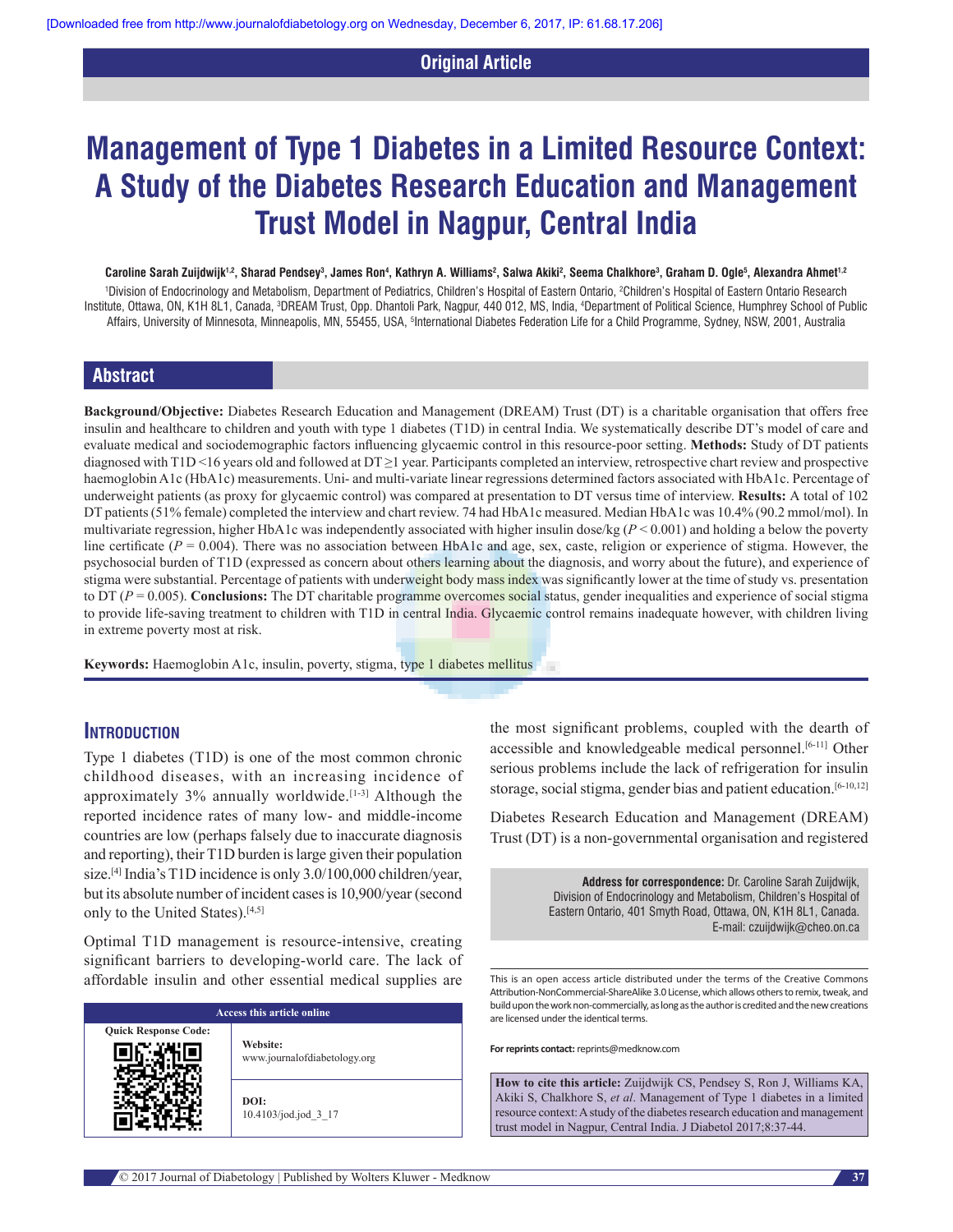charity in the city of Nagpur, India (Maharashtra State) that offers free healthcare to underprivileged children with T1D and seeks to overcome these barriers.[13] Functioning with very limited resources, DT has adapted to provide life-saving treatment to over 1300 children since its inception in 1995.[13] DT's team includes two physicians and one diabetes educator. Patients are seen every 3 months for clinical assessment and receive a 3‑month supply of insulin and syringes. Insulin storage varies, as some patients have access to refrigeration, whereas others use specialised clay pots (evaporative cooling).[14,15] Due to high cost, DT has not been able to provide regular blood glucose (BG) or haemoglobin A1c (HbA1c) testing to its patients. Therefore, insulin dose adjustments are based on symptoms of hyper- and hypoglycaemia and anthropometric parameters. The cost of treatment is \$350 USD/child/year, including funding for diabetes supplies, clinic support staff and administration, laboratory tests, funding for travel to the clinic, educational scholarships, interim coverage of diabetes supplies for children on the DT waiting list, and other activities supporting the medical and psychosocial development of DT patients. Funding comes from private donors and the International Diabetes Federation's Life for a Child programme.

The purpose of this study was to systematically describe and evaluate DT's model of care and the factors (medical and sociodemographic) that influence glycaemic control in this resource-poor setting. We also assessed DT's impact on glycaemic control by evaluating weight status (as a proxy for HbA1C), pre- and post-management at DT.

# **METHODS**

We conducted a study of the DT patient population from August 2011 to December 2011. All patients followed by DT for T1D for  $\geq$ 1 year and who were under 16 years of age at the time of diagnosis were eligible. All patients meeting eligibility criteria and presenting to the clinic in a 4‑month period were invited to participate in the study. Study participants were followed prospectively for HbA1c measurements every 3 months for up to a year. A local pharmaceutical company, Glenmark Pharmaceuticals, funded these HbA1c measurements. All samples were measured on the Bio-Rad in2it (Hercules, USA) point of care analyser, which uses affinity chromatography.

For each participant, an interview and retrospective chart review were also completed. Data was collected for patient sociodemographic factors, details of the medical management of T1D, historical HbA1C measurements, acute diabetes complications, anthropometric data, psychosocial burden, the stigma of T1D diagnosis and cost of diabetes management. A full list of variables that were assessed can be found in Tables 1 and 2.

This study received institutional research ethics board approvals and was conducted in accordance with the Declaration of Helsinki. Informed consent (and assent as applicable) was obtained from all the participants.

**Table 1: Univariate analysis of association between Diabetes Research Education and Management Trust patient medical characteristics and glycated haemoglobin**

| DT patient characteristics      | Median (IQR) or<br>$n$ (%) ( $n$ =102) | <b>Univariate</b><br>association with<br>HbA1c $P(n=74)$ |
|---------------------------------|----------------------------------------|----------------------------------------------------------|
| HbA1c $(\frac{6}{9})^a$         | $10.4(8.8-11.9)$                       |                                                          |
| $HbA1c$ (mmol/mol) <sup>a</sup> | 90.2 (72.7-106.6)                      |                                                          |
| <b>BMI</b>                      |                                        |                                                          |
| Underweight                     | 20(16)                                 |                                                          |
| Not underweight                 | 77 (84)                                |                                                          |
| Demographics                    |                                        |                                                          |
| Age (years)                     | $16(13-21)$                            | 0.738                                                    |
| Female                          | 52 (51)                                | 0.362                                                    |
| Diabetes management             |                                        |                                                          |
| Duration T1D (years)            | $6(3-9)$                               | 0.678                                                    |
| Management at DT (years)        | $6(3-9)$                               | 0.494                                                    |
| Number of DT visits/year        | $4(3-4)$                               | 0.390                                                    |
| Blood glucose<br>tests/30 days  | $4(2-8)$                               | 0.005                                                    |
| Urine glucose tests/30 days     | $0(0-4)$                               | 0.774                                                    |
| HbA1c/year (before study)       | $0.5(0.2-1.0)$                         | < 0.001                                                  |
| Insulin injections/day          | $3(3-3)$                               | 0.053                                                    |
| Insulin dose (unit/kg/day)      | $1.1(0.9-1.2)$                         | < 0.001                                                  |
| Insulin storage                 |                                        |                                                          |
| Refrigerator                    | 65 (64)                                | 0.043                                                    |
| Ceramic pot                     | 26(25)                                 |                                                          |
| Other                           | 3(3)                                   |                                                          |
| No storage unit                 | 8(8)                                   |                                                          |

<sup>a</sup>If more than one HbA1c was collected for a participant, the mean HbA1c was used, HbA1c: Glycated haemoglobin, BMI: Body mass index, T1D: Type 1 diabetes, DT: DREAM Trust, DREAM: Diabetes Research Education and Management, IQR: Interquartile range

## **Statistical analysis**

Descriptive statistics were used to describe the DT patient population's medical and psychosocial characteristics using frequencies and percentages, or median and interquartile range (IQR), where appropriate. We employed univariate ordinary least squares (OLS) linear regression to determine factors associated with HbA1c at the time of the study. We used a multivariate OLS linear regression model to determine factors independently associated with HbA1c. In this model, we considered variables with a *P* < 0.1 in univariate analysis. To reduce over-fitting and consider collinearity, variables thought to be correlated were first tested together in a regression model to determine whether they still met the  $P \leq 0.1$  criterion for inclusion in the multivariate model. Stepwise and backwards selection methods were used and compared for the final multivariate models. In the OLS regression models, *P* < 0.05 were considered statistically significant.

Pre-post-analysis (at presentation to DT vs. time of interview) of percentage of patients with underweight body mass index (BMI), as a proxy for glycaemic control (i.e., less likely to be underweight with adequate glycaemic control), was used to assess the overall impact of the DT model of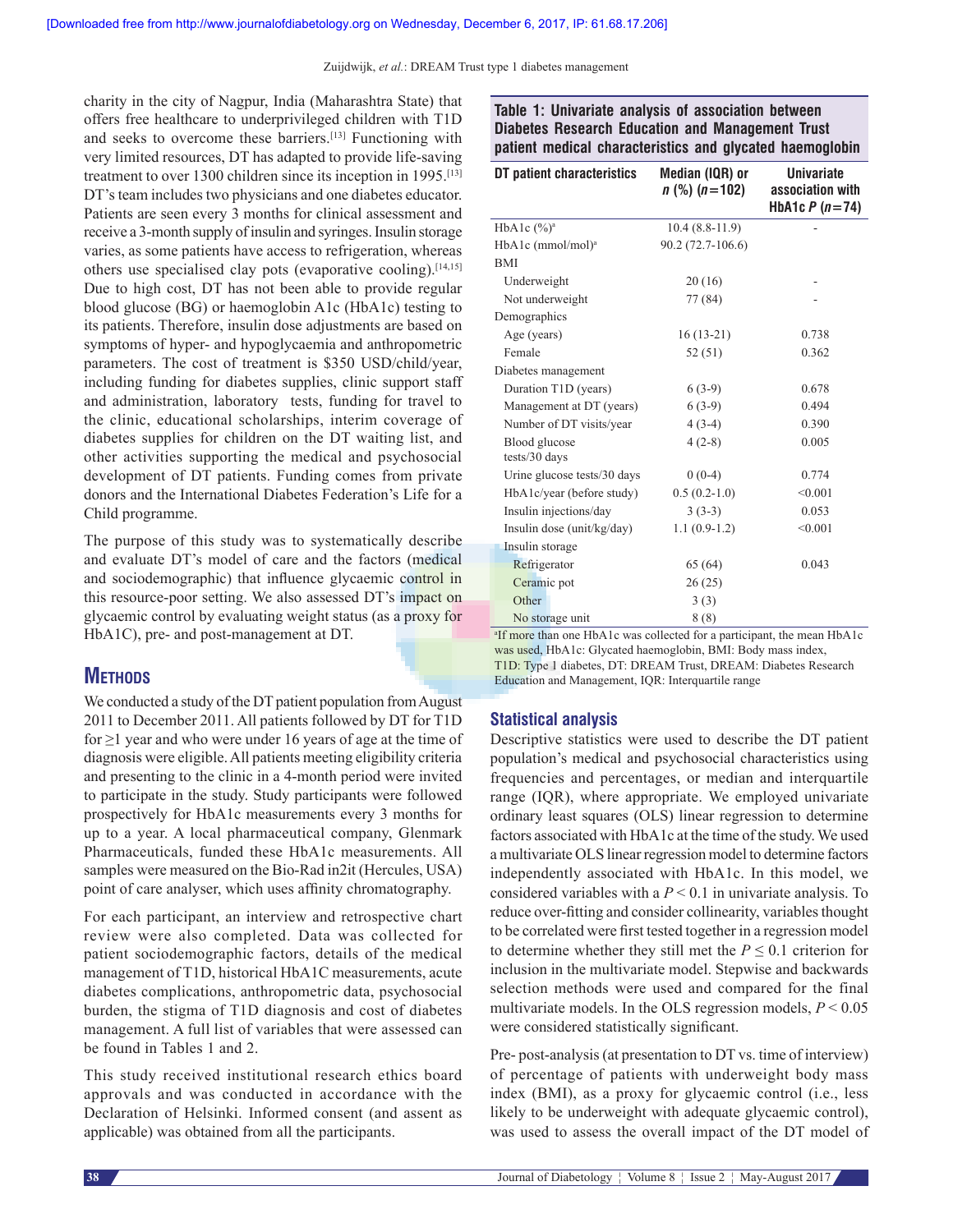| DT patient characteristics                                              | Median (IQR) or<br>$n$ (%) $(n=102)$ | Univariate association with<br>HbA1c $P(n=74)$ |
|-------------------------------------------------------------------------|--------------------------------------|------------------------------------------------|
| Caste                                                                   |                                      |                                                |
| Scheduled caste and tribes                                              | 23(23)                               | 0.681                                          |
| Other backward caste                                                    | 28 (28)                              |                                                |
| Other caste                                                             | 44 (44)                              |                                                |
| No caste                                                                | 4(4)                                 |                                                |
| Religion                                                                |                                      |                                                |
| Hindu                                                                   | 73 (72)                              | 0.974                                          |
| <b>Buddhist</b>                                                         | 20(20)                               |                                                |
| Muslim                                                                  | 5(5)                                 |                                                |
| Christian                                                               | 1(1)                                 |                                                |
| Other                                                                   | 2(2)                                 |                                                |
| Below the poverty line certificate                                      |                                      |                                                |
| Yes                                                                     | 26(25)                               | 0.003                                          |
| No                                                                      | 76 (75)                              |                                                |
| Weekly household income (INR)                                           | 1375 (700-2000)                      | 0.019                                          |
|                                                                         | \$22.00 USD (11.20-32.00)            |                                                |
| Household size                                                          | $4(4-5)$                             | 0.320                                          |
| Number of living siblings                                               | $2(2-3)$                             | 0.036                                          |
| Number of living siblings with T1D                                      | $0(0-0)$                             | N/A                                            |
| Level of education (years)                                              | $10(8-13)$                           | 0.909                                          |
| Attending school                                                        | 77(75)                               | 0.749                                          |
| Paid work                                                               | 19(19)                               | 0.847                                          |
| Parental education                                                      |                                      |                                                |
| Maternal (years)                                                        | $10(10-12)$                          | 0.013                                          |
| Paternal (year)                                                         | $12(10-15)$                          | 0.048                                          |
| Travel to DT                                                            |                                      |                                                |
| Distance (km)                                                           | 132 (20-300)                         | 0.714                                          |
| Time (min)                                                              | 132 (100-400)                        | 0.943                                          |
| Cost of diabetes                                                        |                                      |                                                |
| Sponsorship                                                             |                                      |                                                |
| IDF life for a child                                                    | 10(10)                               | 0.767                                          |
| Foreign sponsor                                                         | 53 (55)                              |                                                |
| Local sponsor                                                           | 8(8)                                 |                                                |
| Other                                                                   | 25(26)                               |                                                |
| Cost of travel to DT (INR)                                              | 200.0 (100.0-400.0)                  | 0.972                                          |
|                                                                         | \$3.20 USD (1.60-6.40)               |                                                |
| Personal income spent on T1D monthly (INR) <sup>a</sup>                 | $100(100-200)$                       | 0.057                                          |
|                                                                         | \$1.60 USD (1.60-3.20)               |                                                |
| Percentage personal income spent on T1D monthly <sup>a</sup>            | $0.3(0.2-0.9)$                       | 0.374                                          |
| Psychosocial burden of T1D                                              |                                      |                                                |
| Number of persons aware of T1D diagnosis outside of family and DT       |                                      |                                                |
| $1 - 10$                                                                | 2(2)                                 | 0.388                                          |
| $10 - 30$                                                               | 4(4)                                 |                                                |
| $>30$                                                                   | 19(19)                               |                                                |
| Everyone                                                                | 77(75)                               |                                                |
| How worried is the patient that persons outside their family will learn |                                      |                                                |
| they have TID?                                                          |                                      |                                                |
| Not worried at all                                                      | 6(8)                                 | 0.371                                          |
| A little worried                                                        | 13(17)                               |                                                |
| Somewhat worried                                                        | 26(35)                               |                                                |
| Worried                                                                 | 24(32)                               |                                                |
| Very worried                                                            | 6(8)                                 |                                                |

## **Table 2: Univariate analysis of association between Diabetes Research Education and Management Trust patient sociodemographic characteristics and glycated haemoglobin**

*Contd...*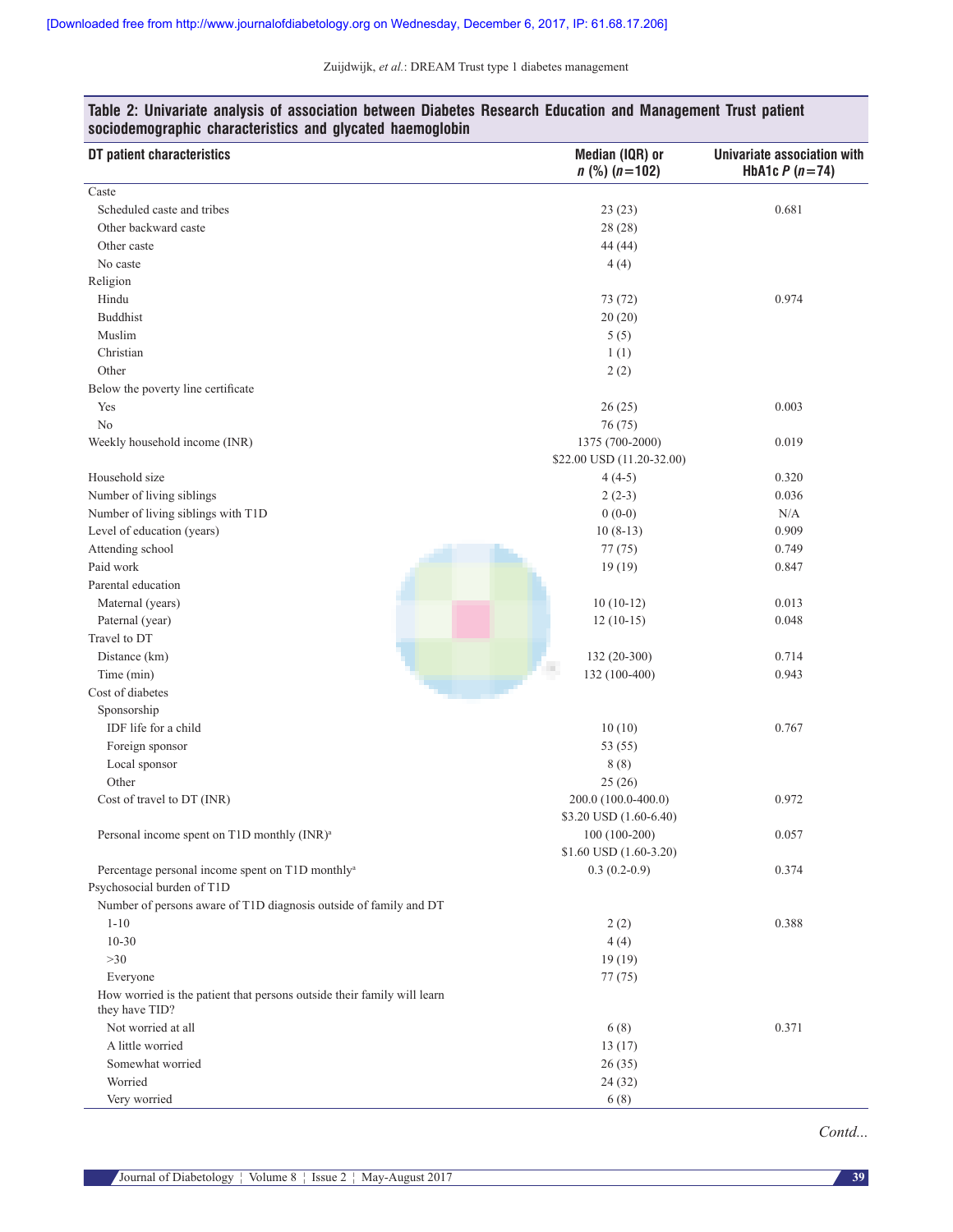| Table 2: Contd                                                                              |                                      |                                                |
|---------------------------------------------------------------------------------------------|--------------------------------------|------------------------------------------------|
| DT patient characteristics                                                                  | Median (IQR) or<br>$n$ (%) $(n=102)$ | Univariate association with<br>HbA1c $P(n=74)$ |
| How worried is the parent that persons outside their family will learn of patient's<br>TID? |                                      |                                                |
| Not worried at all                                                                          | 4(4)                                 | 0.140                                          |
| A little worried                                                                            | 15(15)                               |                                                |
| Somewhat worried                                                                            | 26(26)                               |                                                |
| Worried                                                                                     | 32(32)                               |                                                |
| Very worried                                                                                | 24(24)                               |                                                |
| How worried is the patient about their future as a result of T1D?                           |                                      |                                                |
| Not worried at all                                                                          | 7(9)                                 | 0.442                                          |
| A little worried                                                                            | 12(16)                               |                                                |
| Somewhat worried                                                                            | 15(19)                               |                                                |
| Worried                                                                                     | 32(42)                               |                                                |
| Very worried                                                                                | 11(14)                               |                                                |
| How worried is the parent about patient's future as a result of T1D?                        |                                      |                                                |
| Not worried at all                                                                          | 4(5)                                 | 0.731                                          |
| A little worried                                                                            | 14(17)                               |                                                |
| Somewhat worried                                                                            | 16(19)                               |                                                |
| Worried                                                                                     | 30(36)                               |                                                |
| Very worried                                                                                | 20(24)                               |                                                |
| Has the patient experienced a serious social penalty (stigma) for having T1D?               |                                      |                                                |
| Yes                                                                                         | 36(38)                               | 0.574                                          |
| No                                                                                          | 66(62)                               |                                                |
| Type of social stigma experienced                                                           |                                      |                                                |
| Refusal to marry                                                                            | 4(13)                                | 0.404                                          |
| Rejection from school                                                                       | 17(55)                               |                                                |
| Inability to get a job                                                                      | 8(26)                                |                                                |
| Other                                                                                       | 2(6)                                 |                                                |

<sup>a</sup>For supplies not covered by DT. HbA1c: Glycated haemoglobin, T1D: Type 1 diabetes, DT: DREAM Trust, DREAM: Diabetes Research Education and Management, IQR: Interquartile range, IDF: International Diabetes Federation, INR: Indian rupees

care. This pre‑ and post‑analysis could not be completed with HbA1C as there were insufficient patients with historical HbA1C values available. BMI was categorised as 'underweight' or 'not underweight' according to the World Health Organization (WHO) definitions. For children aged 5–19 years, BMI standard deviation scores (SDS) were used: 'underweight BMI' was defined as <−2 SDS and 'not underweight BMI' was defined as equal to or >−2 SDS. For youth over 19‑years‑old, absolute BMI values were used: 'underweight BMI' was defined as BMI <18.5 kg/m2 and 'not underweight BMI' was defined as BMI equal to or  $>18.5$  kg/m<sup>2</sup>. The underweight BMI pre- and post-analysis used the McNemar test for paired data. The value of *P* < 0.05 was considered statistically significant.

# **Results**

In total, 112 DT patients were eligible and invited to take part in the study, of which 102 agreed to participate and completed an interview and chart review. Patients' medical and sociodemographic characteristics are presented in Tables 1 and 2. Patients' median age was 16 years (IQR, 13–21), T1D duration 6 years (IQR, 3–9), and 51% were female. Median HbA1c was 10.4% (IQR, 8.8–11.9) or 90.2 mmol/mol (IQR, 72.7–106.6). The median number of insulin injections per day was 3 (IQR, 3–3), using regular and intermediate acting insulins only; no insulin analogues or insulin pumps were used. Monitoring of glycaemic control was limited with a median number of BG tests per 30 days of 4 (IQR, 2–8).

Mean rates (standard deviation) of acute diabetes-related complications were 0.069 (0.14) episodes of diabetic ketoacidosis (DKA) and 0.03 (0.12) episodes of severe hypoglycaemia per patient per year following presentation to DT. Most participants did not have acute diabetes-related complications; 71% had no DKA episodes and 88% had no severe hypoglycaemia since being followed at DT.

Of the 102 participants in this study, 74 had at least one HbA1c measurement at the time of interview. Due to the lack of funds, Glenmark Pharmaceuticals was unable to complete its commitment to DT of an HbA1c measurement for each participant every 3 months for a year (also the reason that not all participants had an HbA1c measured at interview); the median number of HbA1c measurements per participant was 2.0. When >1 HbA1c was collected for a participant over the study, the patient's mean HbA1c was used for analysis.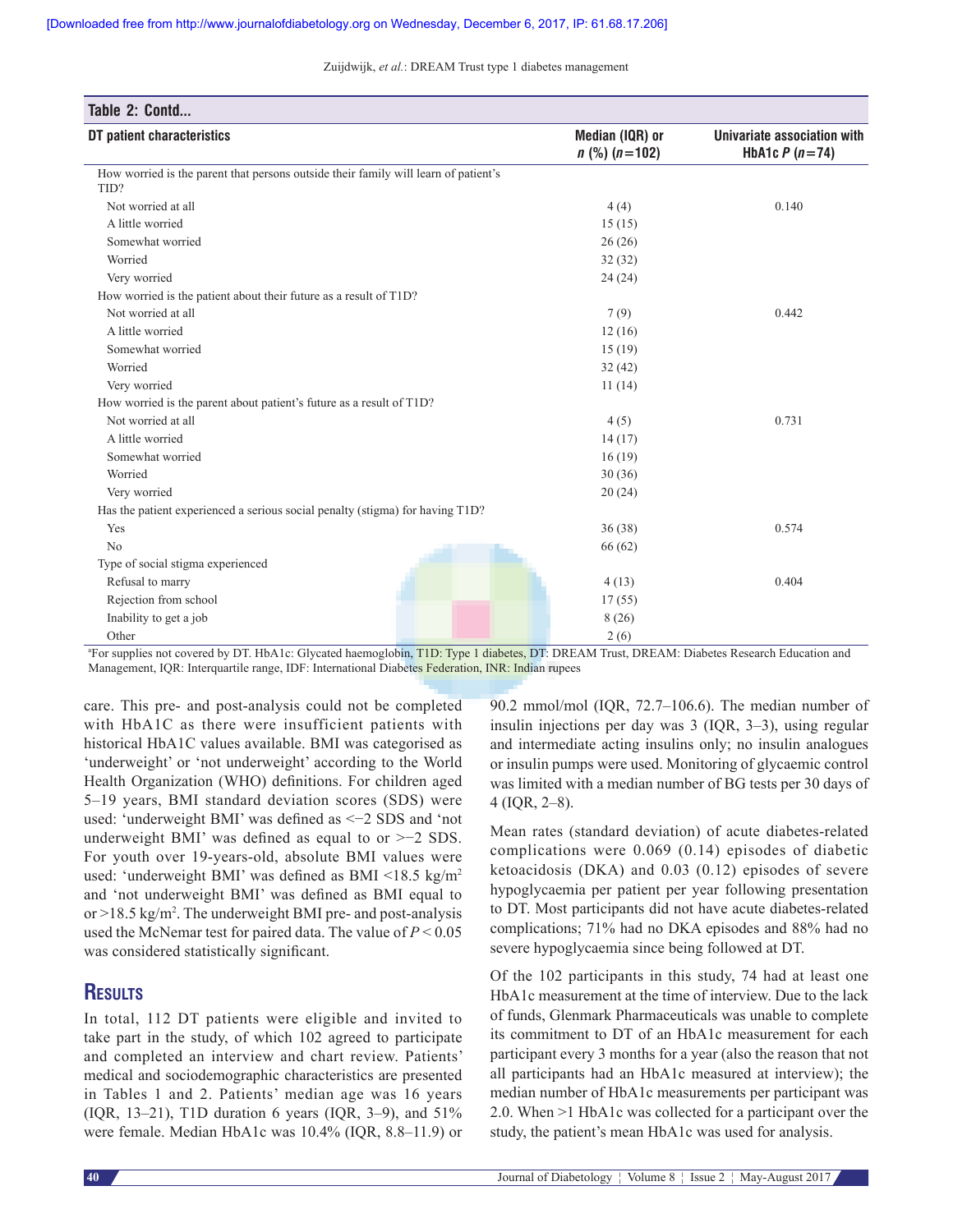# **Diabetes Research Education and Management Trust patient characteristics associated with haemoglobin A1c**

In univariate analysis, higher HbA1c was associated with a fewer number of BG tests per month, higher insulin dose per kilogram, insulin storage not in a refrigerator, lower maternal education, lower paternal education and holding a Below the Poverty Line Certificate [Table 3].

In multivariate regression analysis, HbA1c was independently associated with insulin dose per kilogram and holding a Below the Poverty Line Certificate. Each increase of 0.1 unit/kg/day in insulin dose was associated with a 0.31% (3 mmol/mol) increase in HbA1c  $(P<0.001)$ , and holding a Below the Poverty Line Certificate was associated with a 1.38% (15 mmol/mol) increase in HbA1c  $(P = 0.004)$  [Table 4].

There was no statistically significant association between HbA1c and age, sex, caste or religion [Tables 1 and 2]. There was also no significant association observed between glycaemic control and the experience of stigma, worry about people outside of the family knowing about the child's diagnosis, or worry about the child's future with a diagnosis of T1D [Table 2]. However, a significant psychosocial burden of T1D was reported by the study participants. Although 94% of participants reported that >30 people or everyone outside of their immediate family and DT knew about their diagnosis, 40% of patients and 56% of parents were 'worried' or 'very worried' that people outside of their family would learn about their T1D diagnosis. This can be contextualised with the observation that 38% of participants had experienced stigma related to T1D, including refusal to marry, rejection from school and inability to get a job. Both patients and parents reported concern about their future as a result of T1D; 43% of patients and 50% of parents were 'worried' or 'very worried'.

# **Pre-post analysis: impact of Diabetes Research Education and Management Trust patient management**

Percentage of underweight participants was evaluated pre‑ and post‑DT intervention. This analysis was based on 73 participants with BMI data available both at the time of interview and at the time of presentation to DT (where this was not equivalent to their date of T1D diagnosis). There was a significant decrease in the percent of underweight patients from the time of DT presentation (38%) to time of interview (22%) ( $P = 0.005$ ). BMI was the only outcome variable that was reported at both time points in sufficient numbers for analysis.

## **Discussion**

In this study of the T1D patient population managed by the DT in Nagpur, India, we found that: (1) the median HbA1c of DT's patient population was significantly elevated above the target of  $\leq$ 7.5% (58.5 mmol/mol) set out by the International Society of Pediatric and Adolescent Diabetes (ISPAD);<sup>[16]</sup> (2) higher HbA1c was independently associated with higher insulin dose per kilogram and holding a Below the Poverty Line Certificate; (3) there was no significant association between HbA1c and age, sex, caste, religion or experience of stigma; (4) the psychosocial burden of T1D was extensive; and (5) there was a significant decrease in the percent of underweight patients after being managed at DT.

The median HbA1c for DT's patient population of 10.4% (IQR, 8.8–11.9) or 90.2 mmol/mol (IQR, 72.7–106.6) is much above

| Table 3: Diabetes Research Education and Management Trust patient characteristics associated with glycated |  |  |  |
|------------------------------------------------------------------------------------------------------------|--|--|--|
| haemoglobin in univariate analysis $(n=74)$                                                                |  |  |  |

| <b>Characteristics</b>                     | Median (IQR) or $n$ (%)   | <b>Coefficient</b>       | P       |
|--------------------------------------------|---------------------------|--------------------------|---------|
| HbAlc $(\%)$                               | $10.4(8.8-11.9)$          |                          |         |
| HbA1c (mmol/mol)                           | $90.2(72.7-106.6)$        |                          |         |
| Blood glucose tests/30 days                | $4(2-8)$                  | $-0.121$                 | 0.005   |
| Insulin dose (units/kg/day)                | $1.0(0.9-1.2)$            | $+0.330$ <sup>a</sup>    | < 0.001 |
| Insulin storage                            |                           |                          |         |
| Refrigerator                               | 46(62)                    | $-1.690$                 | 0.043   |
| Ceramic pot                                | 23(31)                    | $-0.504$                 |         |
| Other                                      | 2(3)                      | $+0.319$                 |         |
| No storage unit                            | 3(4)                      | $\overline{\phantom{a}}$ |         |
| Number of living siblings                  | 2(2.3)                    | $+0.486$                 | 0.036   |
| Weekly household income (INR)              | 1000 (700-2000)           | $-0.017b$                | 0.019   |
|                                            | \$16.00 USD (11.20-32.00) |                          |         |
| Personal income spent on T1D monthly (INR) | $100(50-100)$             | $-0.061b$                | 0.057   |
|                                            | $$1.60$ USD $(1.60-3.20)$ |                          |         |
| Below the poverty line certificate         |                           |                          |         |
| Yes                                        | 19(25)                    | $+1.510$                 | 0.003   |
| N <sub>0</sub>                             | 55 (75)                   |                          |         |
| Mother's education (years)                 | $10(10-12)$               | $-0.162$                 | 0.013   |
| Father's education (years)                 | $12(10-15)$               | $-0.121$                 | 0.048   |

a Per 0.1 unit/kg/day, <sup>b</sup> Per 100 INR. INR: Indian rupees, HbA1c: Glycated haemoglobin, T1D: Type 1 diabetes, IQR: Interquartile range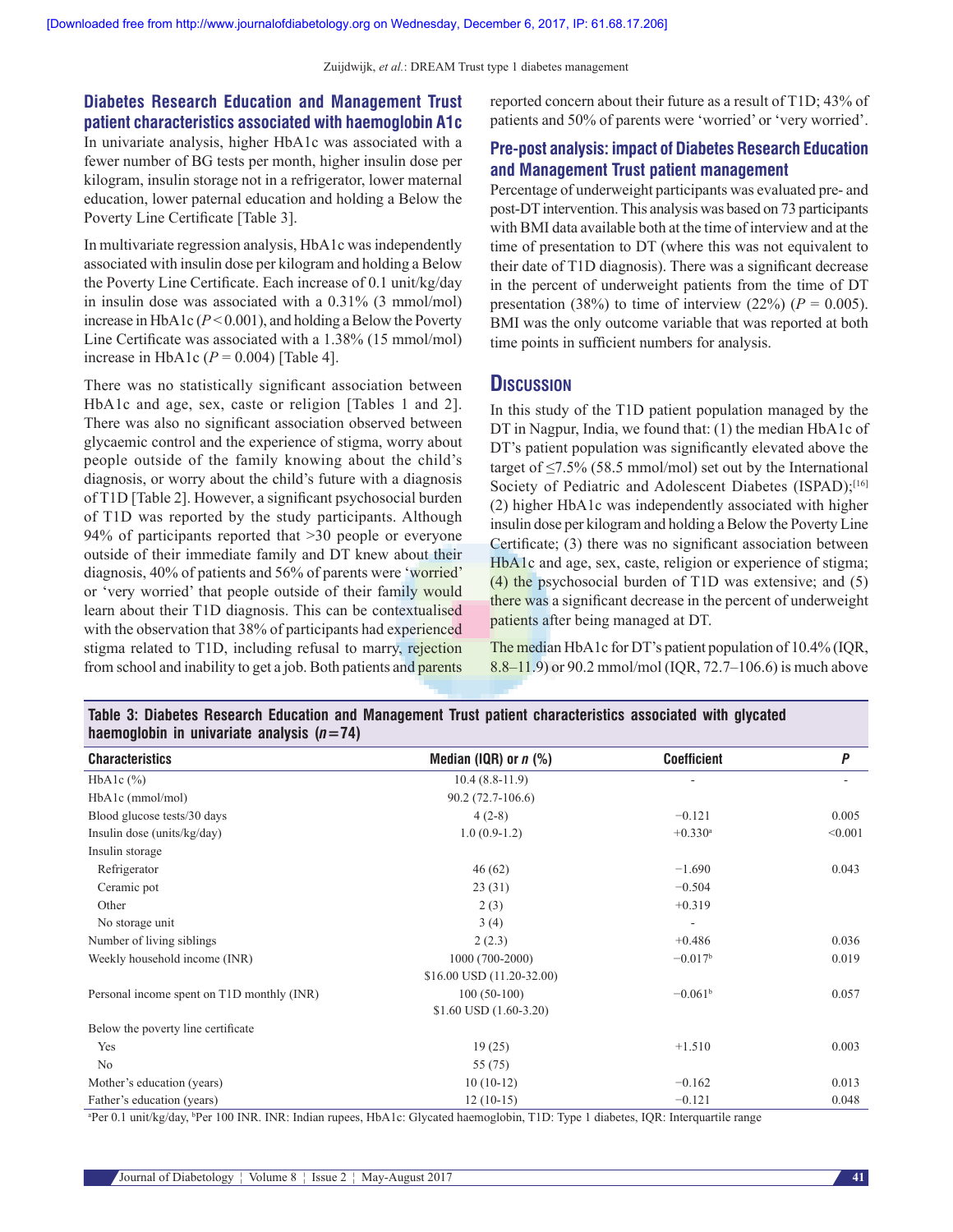|                                                        | <b>Table 4: Diabetes Research Education and Management</b> |
|--------------------------------------------------------|------------------------------------------------------------|
| Trust patient characteristics associated with glycated |                                                            |
| haemoglobin in multivariate analysis $(n=74)$          |                                                            |

| <b>Variable</b>                    | <b>Multivariable adjustment</b><br>to $HbA1c$ $(\%)$ |         |
|------------------------------------|------------------------------------------------------|---------|
| Intercept                          | 6.77                                                 | < 0.001 |
| Insulin dose (units/kg/day)        | 0.31 <sup>a</sup>                                    | < 0.001 |
| Below the poverty line certificate | 1.38                                                 | 0.004   |

a Per 0.1 unit/kg/day. HbA1c: Glycated haemoglobin

the target of  $\leq$ 7.5% (58.5 mmol/mol) set out by ISPAD.<sup>[16]</sup> Although this is the target HbA1c for children of all ages, it can be difficult to achieve in practice, even in resource-rich environments. The Hvidore study, which assessed mean HbA1cs of patients from 21 international paediatric diabetes centres in 17 developed world countries, found a mean HbA1c of  $8.62\% \pm 0.03\%$  (70.7  $\pm$  0.3 mmol/mol) in 1995 and  $8.67\% \pm 0.04\%$  (71.3  $\pm$  0.4 mmol/mol) in 1998.<sup>[17]</sup> We postulate that the higher overall HbA1c in the DT patient population is due to their low socioeconomic status and associated lack of BG monitoring, factors which have previously been found to be related to poor glycaemic control in T1D.<sup>[18-27]</sup>

The clear difference in DT's low-cost treatment model is the absence of regular BG and HbA1c monitoring. However, the BG monitoring and frequent HbA1c measurements that are commonplace in T1D management in wealthy countries are simply not feasible for most patients in India, where a single BG test strip can cost an entire day's wages (average cost  $$0.23$  USD).<sup>[11]</sup> In this study, the number of BG tests per month was associated with HbA1c on univariate but not multivariate analysis. This may be due to the low number of BG tests being performed in this population, which is insufficient to adequately inform insulin dose adjustments. Studies from high-income countries have clearly shown that BG monitoring improves glycaemic control.<sup>[26,27]</sup> Similarly, in a study of paediatric T1D patients in Asia and the Western Pacific Region, median HbA1c was 8.3% (IQR, 7.4–9.5) or 67.2 mmol/mol (IQR, 57.4–80.3) in those who practiced home BG monitoring, vs. a median HbA1c of 10.6% (IQR, 8.8–11.9) or 92.4 mmol/mol (IQR, 72.7–106.6) in those who did not.<sup>[28]</sup> This is consistent with the median HbA1c in the DT population, where BG monitoring is not routinely practised.

The two variables independently associated with higher HbA1c in multivariate regression analysis were higher insulin dose per kilogram and holding a Below the Poverty Line Certificate, indicative of extreme poverty [Table 4]. In India, in 2011, this certificate corresponded to a daily per capita income of <33 Indian Rupees (INR) (=\$0.49 USD) in urban areas and  $\leq$ 27 INR (\$0.40 USD) in rural areas.<sup>[29]</sup> This definition meant that 21.9% of the Indian population lived in poverty and thus qualified for governmental assistance.[29] Thus, despite DT's interventions to help with diabetes management, the extreme poverty of this subset of patients (25% of DT's patients in this study) resulted in a clinically and statistically significant increase in HbA1c of 1.38% (15 mmol/mol) ( $P = 0.004$ ). This is consistent with literature from around the world describing worse glycaemic control in association with lower socioeconomic status.<sup>[18-25,30]</sup>

The observed association between higher HbA1c and higher insulin doses is more challenging to interpret but has been previously reported in both resource‑rich and resource‑poor environments.[28,31,32] In their study of the paediatric T1D patient population in Asia and the Western Pacific Region, Craig *et al*. attributed this same finding to insulin resistance.[28] While this finding of association is not indicative of causation, we postulate some reasons for this observation. First, it may be an indicator of a patient's inability to adhere to their prescribed diabetes regimen (insulin and/or dietary), leading to poor glycaemic control and thus an increase in insulin dose by DT staff to address symptoms of hyperglycaemia and poor weight gain. Second, this association could be observed secondary to insulin resistance, which may be related to pubertal status (not assessed in this study). Overall, the median insulin dose of 1.1 unit/kg/day (IQR 0.9–1.2) recorded in DT patients, however, was within normal range for this age group (up to 1.5 units/kg/day in pubertal children).[33] The final possibility is that some patients may have had more residual endogenous insulin production, resulting in lower insulin doses and better glycaemic control. T1D autoantibodies appear to be less common in Indian children who have a clinical diagnosis of  $T1D$ ,<sup>[34]</sup> which may suggest that 'atypical' forms of diabetes are occurring.

An important finding of our study is that these higher insulin doses (associated with worse glycaemic control) were not attributable to insulin storage outside of a refrigerator (for up to 3 months). Previous studies have shown no decline in the potency of insulin stored in clay pots (26°C) vs. refrigerator  $(4^{\circ}C)$  when studied for up to 6 weeks.<sup>[35,36]</sup> A recent study also assessed clay pots and other cooling devices (including DT clay pots) and found that they were all effective in reducing temperature, with a reduction of  $7.0 \pm 1.1$ °C ( $P < 0.001$  vs. ambient temperature) in the DT clay pots at the ambient temperature and humidity.[15]

One very important finding of this study is that there was no significant association between HbA1c and age, sex, caste, religion or experience of social stigma [Tables 1 and 2]. This indicates that DT is providing a universally available charitable service that does not discriminate based on these key sociodemographic factors.

We did not find a statistically significant association between HbA1c and the psychosocial burden of T1D. We did learn, however, that 38% of patients reported an experience of T1D-related stigma, whereas 40% of patients, and 56% of their parents, were either 'very worried' or 'worried' about non‑family members learning of their disease. There are few systematic studies of T1D-related stigma in India, but anecdotal reports routinely focus on problems of employability, depression, social integration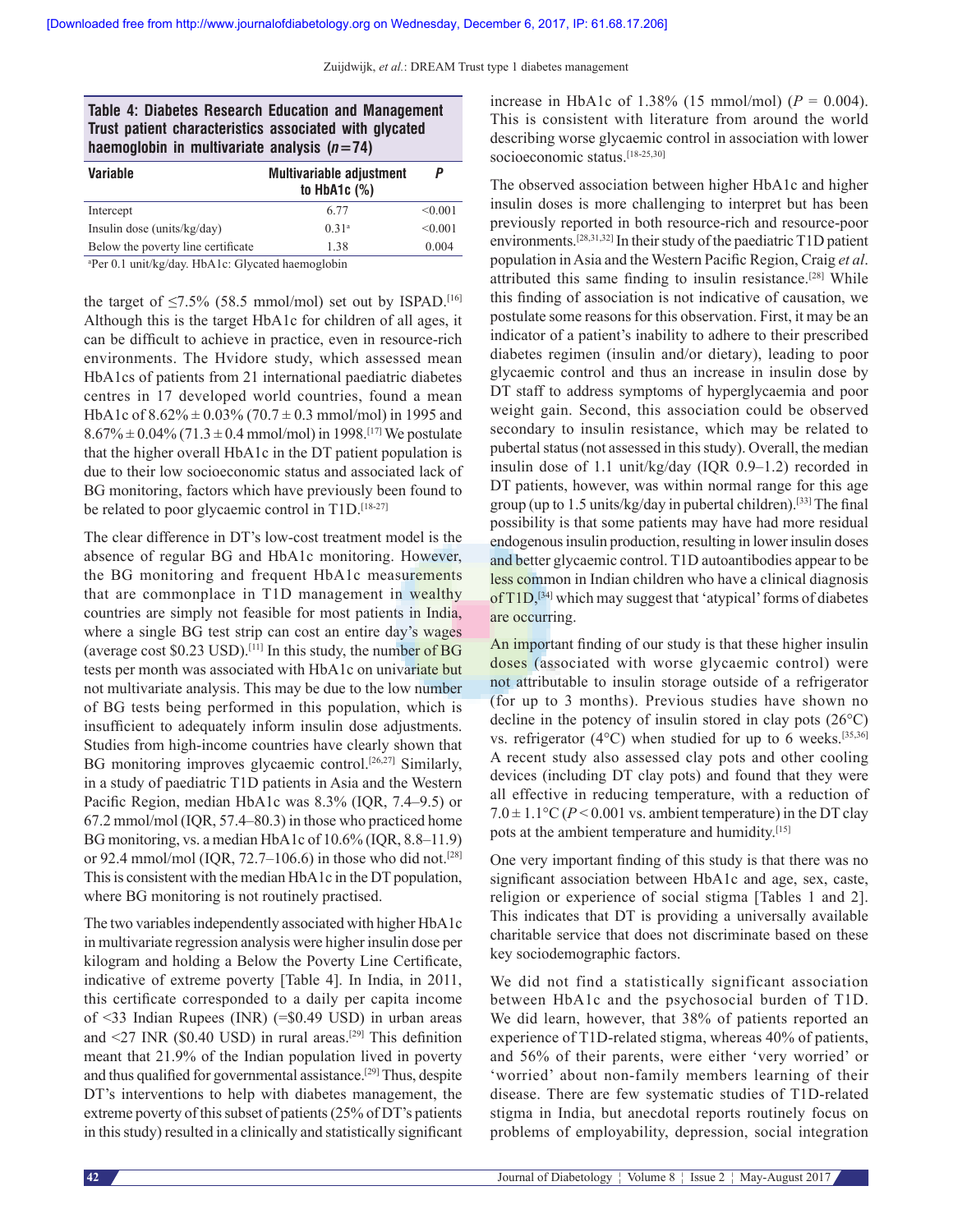and – particularly for girls – marriageability.<sup>[37-40]</sup> Gender discrimination in India is high, and girls appear to suffer the most from T1D‑related ostracising. Our findings on this count are consistent with other studies of T1D and stigma in the developing world, or of other disease-related stigmas in India.[41,42] Stigma aside, we found that other psychosocial burdens were similarly high; 43% of patients and 50% of parent caregivers, for example, reported being 'very worried' or 'worried' about their future as a result of T1D. DT has recognised T1D‑related stigma to be of significant concern for years and has addressed this by developing programmes that go beyond medical management of T1D and aim to establish self‑reliance. These programmes include providing educational grants, bicycles (for transportation to school to prevent drop‑outs) and funds for individuals to start their own small businesses.[13]

Despite the poor glycaemic control in DT's patient populations, there was a relatively low rate of acute diabetes‑related complications. DT's rate of 7 episodes of DKA/100 patient years (after diagnosis) is comparable to that of 1 to 10 episodes/100 patient years (after diagnosis) quoted in the literature.<sup>[43]</sup> The rate of 3 episodes of severe hypoglycaemia/100 patient years is significantly lower than the rate of 115 to 320/100 patient years quoted in the literature,[44,45] likely related to less stringent glycaemic control in this population. Thus, DT's model of care is safe and is reaching its primary goal of keeping children alive and well in the short term. A clear limitation of this study, however, is that we were unable to report on chronic micro- and macro-vascular complications of diabetes. Based on the median HbA1c of DT's patient population, we anticipate that these children and adolescents will, unfortunately, be at high-risk of diabetes‑related complications as they progress into early adulthood.[46,47] Consistent with this, DT reports anecdotally that retinopathy and nephropathy are often seen 10 years after T1D diagnosis.

We acknowledge certain limitations of this study, including a lack of complete patient records. In particular, we lack historic HbA1c testing (due to high cost) and HbA1c measurements on all participants at the time of interview (due to funding constraints). The lack of a sufficient number of historic HbA1C tests resulted in an inability to report on change in HbA1c during management at DT. Pre- and post-analysis was possible with the percentage of underweight patients as a proxy for glycaemic control; however, this analysis is limited by possible confounding factors such as socioeconomic status and other medical conditions. Possible selection bias also needs to be considered. Although all eligible patients were recruited serially at the time of their clinic visit over the 4‑month study and the refusal rate was low, there were some patients meeting eligibility criteria who were not seen in the clinic during the study (e.g., to avoid school absenteeism, travel costs). We cannot exclude that these patients were in some way (s) different from those included in the study.

DT is a charitable intervention in Nagpur, India that overcomes status and gender inequalities and provides life‑saving treatment to children with T1D. The psychosocial burden of T1D and stigma experienced by this patient population is substantial, although not found to be associated with glycaemic control. The DT model has been successful in its primary goal of keeping children alive and well over the short term. However, the poor glycaemic control observed in this population places DT patients at high risk of diabetes-related micro and macrovascular complications over the longer term.<sup>[46,47]</sup> High HbA1c levels in this population are attributed to the overall socioeconomic status of DT's patient population and a lack of resources, with those living in extreme poverty at highest risk. We hypothesize that the lack of access to regular BG monitoring and associated education (regarding the use of BG data) are key contributing factors to poor diabetes control in this patient population.[26‑28] Our study highlights the challenges of providing diabetes care in a resource‑poor setting and identifies potential areas of focus should limited additional resources or funding become available. Further study is currently underway to assess the impact of the addition of limited BG monitoring on glycaemic control in DT's patient population.

#### **Acknowledgment**

We would like to thank Glenmark Pharmaceuticals for funding HbA1c measurements for this study. We would also like to thank Dr. Shamal Khadase and Ms. Trupti Kukde for their help with data collection for this study.

#### **Financial support and sponsorship**

Glenmark Pharmaceuticals funded HbA1c measurements for this study. They were not otherwise involved in the study conception/design or interpretation of findings.

#### **Conflicts of interest**

There are no conflicts of interest.

## **References**

- 1. PattersonCC, Dahlquist GG, Gyürüs E, GreenA, Soltész G; EURODIAB Study Group. Incidence trends for childhood type 1 diabetes in Europe during 1989‑2003 and predicted new cases 2005‑20: A multicentre prospective registration study. Lancet 2009;373:2027‑33.
- 2. Dabelea D. The accelerating epidemic of childhood diabetes. Lancet 2009;373:1999‑2000.
- 3. Daneman D. State of the world's children with diabetes. Pediatr Diabetes 2009;10:120‑6.
- 4. Patterson C, Guariguata L, Dahlquist G, Soltész G, Ogle G, Silink M. Diabetes in the young – A global view and worldwide estimates of numbers of children with type 1 diabetes. Diabetes Res Clin Pract 2014;103:161‑75.
- 5. BhatiaE. Type 1 diabetes mellitus in India. Curr Diab Rep 2012;12:224‑6.
- 6. Bhatia E, Aggarwal A. Insulin therapy for patients with type 1 diabetes. J Assoc Physicians India 2007;55 Suppl:29‑34, 39‑40.
- 7. Beran D, Yudkin JS, de Courten M. Access to care for patients with insulin‑requiring diabetes in developing countries: Case studies of Mozambique and Zambia. Diabetes Care 2005;28:2136-40.
- 8. Beran D, McCabe A, Yudkin JS. Access to medicines versus access to treatment: The case of type 1 diabetes. Bull World Health Organ 2008;86:648‑9.